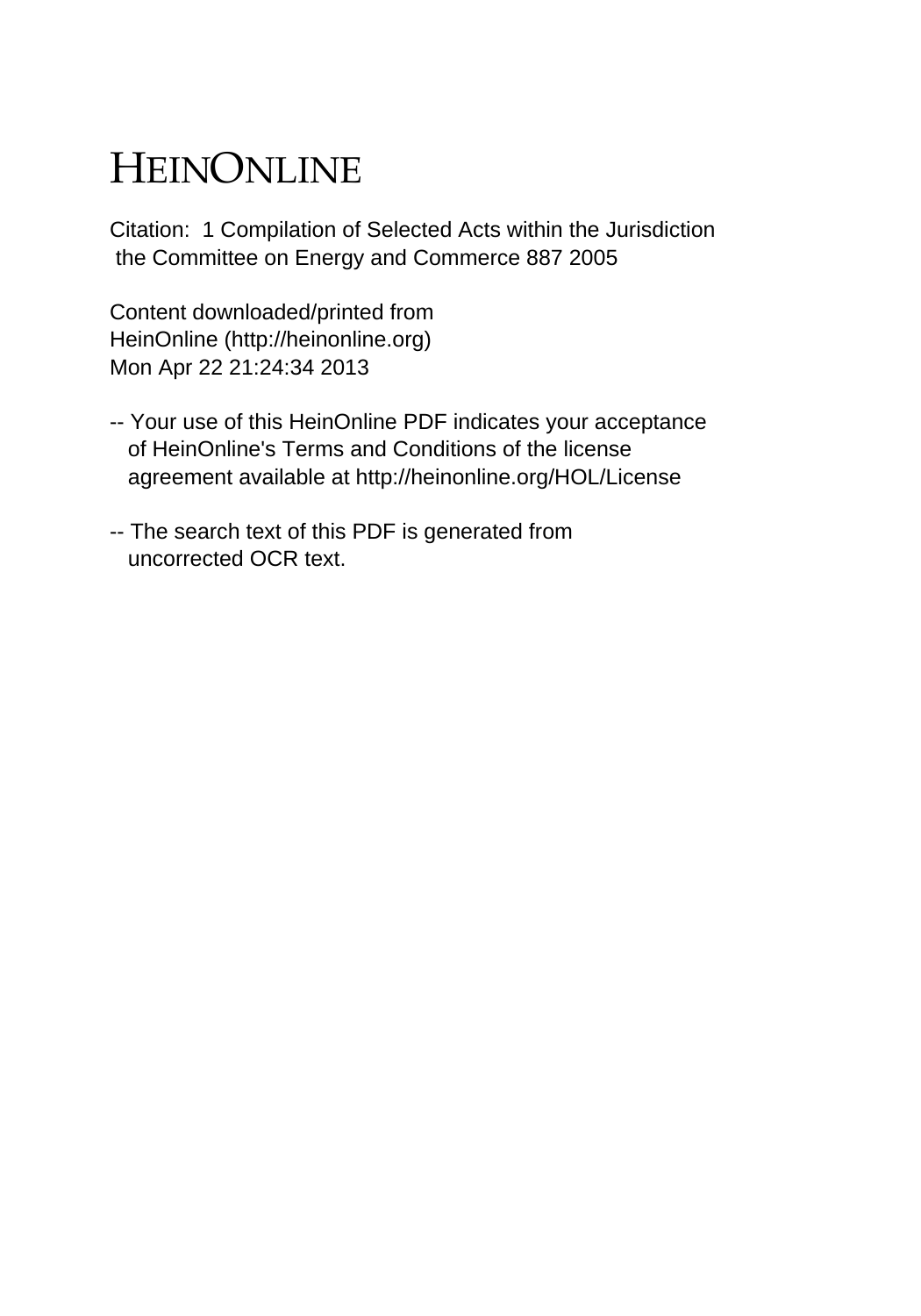# **GOVERNMENT PAPERWORK ELIMINATION ACT<sup>1</sup>**

**\* \* \* \* \* \* \***

# TITLE XVII-GOVERNMENT PAPERWORK ELIMINATION **ACT**

#### **SEC. 1701. SHORT TITLE.**

This title may be cited as the "Government Paperwork Elimination Act".

# **SEC. 1702. AUTHORITY OF OMB TO PROVIDE FOR ACQUISITION AND USE OF ALTERNATIVE INFORMATION TECHNOLOGIES BY EXECUTIVE AGENCIES.**

Section 3504(a)(1)(B)(vi) of title 44, United States Code, is amended to read as follows:

#### [Executed in preceding materials]

#### **SEC. 1703. PROCEDURES FOR USE AND ACCEPTANCE OF ELECTRONIC SIGNATURES BY EXECUTIVE AGENCIES.**

(a) IN GENERAL.—In order to fulfill the responsibility to administer the functions assigned under chapter **35** of title 44, United States Code, the provisions of the Clinger-Cohen Act of **1996** (divisions **D** and **E** of Public Law 104-106) and the amendments made **by** that Act, and the provisions of this title, the Director of the **Of**fice of Management and Budget shall, in consultation with the National Telecommunications and Information Administration and not later than 18 months after the date of enactment of this Act, develop procedures for the use and acceptance of electronic signatures by Executive agencies.

(b) REQUIREMENTS FOR PROCEDURES.—(1) The procedures developed under subsection (a)-

(A) shall be compatible with standards and technology for electronic signatures that are generally used in commerce and industry and by State governments;

(B) may not inappropriately favor one industry or technology;

(C) shall ensure that electronic signatures are as reliable as is appropriate for the purpose in question and keep intact the information submitted;

(D) shall provide for the electronic acknowledgment of electronic forms that are successfully submitted; and

(E) shall, to the extent feasible and appropriate, require an Executive agency that anticipates receipt by electronic means. of 50,000 or more submittals of a particular form to take all steps necessary to ensure that multiple methods of electronic signatures are available for the submittal of such form.

 $(2)$  The Director shall ensure the compatibility of the procedures under paragraph (1)(A) in consultation with appropriate pri-

The Tennis Consolidated and Emergency Supplemental Appropriation Act 1999 (Public Law 105-277, 112 Stat. 2681-749, 44 U.S.C. 3504 note).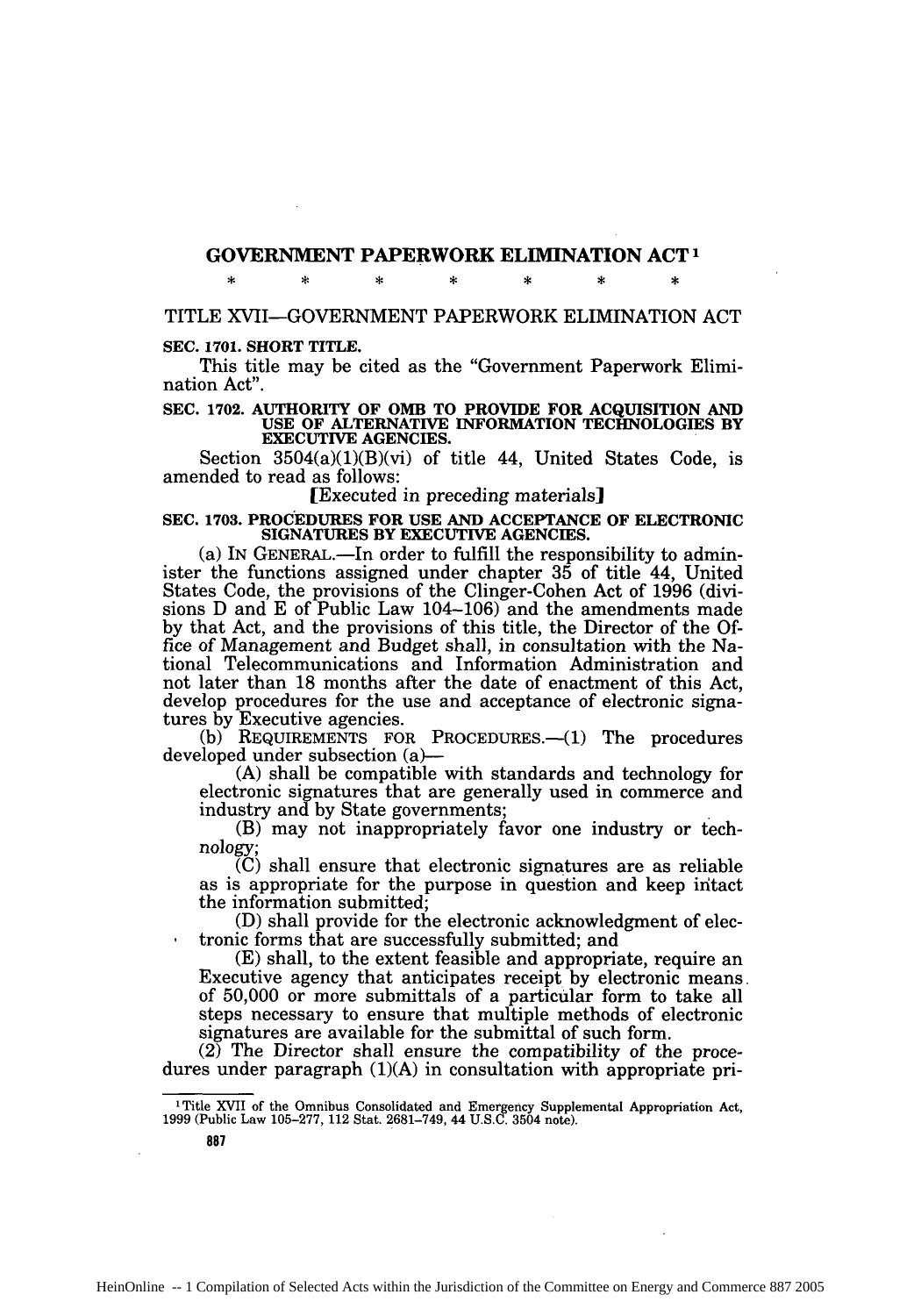vate bodies and State government entities that set standards for the use and acceptance of electronic signatures.

#### **SEC. 1704. DEADLINE FOR IMPLEMENTATION BY EXECUTIVE AGEN-CIES OF PROCEDURES FOR USE AND ACCEPTANCE OF ELECTRONIC SIGNATURES.**

In order to fulfill the responsibility to administer the functions assigned under chapter 35 of title 44, United States Code, the provisions of the Clinger-Cohen Act of 1996 (divisions D and E of Public Law 104-106) and the amendments made by that Act, and the provisions of this title, the Director of the Office of Management and Budget shall ensure that, commencing not later than five years after the date of enactment of this Act, Executive agencies provide-

**(1)** for the option of the electronic maintenance, submission, or disclosure of information, when practicable as a substitute for paper; and

(2) for the use and acceptance of electronic signatures, when practicable.

#### **SEC. 1705. ELECTRONIC STORAGE AND FILING OF EMPLOYMENT FORMS.**

In order to fulfill the responsibility to administer the functions assigned under chapter **35** of title 44, United States Code, the provisions of the Clinger-Cohen Act of **1996** (divisions **D** and **E** of Public Law 104-106) and the amendments made **by** that Act, and the provisions of this title, the Director of the Office of Management and Budget shall, not later than **18** months after the date of enactment of this Act, develop procedures to permit private employers to store and file electronically with Executive agencies forms containing information pertaining to the employees of such employers.

# **SEC. 1706. STUDY ON USE OF ELECTRONIC SIGNATURES.**

(a) **ONGOING** STUDY REQUIRED.-In order to fulfill the responsibility to administer the functions assigned under chapter **35** of title 44, United States Code, the provisions of the Clinger-Cohen Act of **1996** (divisions **D** and **E** of Public Law 104-106) and the amendments made **by** that Act, and the provisions of this title, the Director of the Office of Management and Budget shall, in cooperation with the National Telecommunications and Information Administration, conduct an ongoing study of the use of electronic signatures under this title on-

**(1)** paperwork reduction and electronic commerce;

(2) individual privacy; and

**(3)** the security and authenticity of transactions.

(b) REPORTS.-The Director shall submit to Congress on a periodic basis a report describing the results of the study carried out under subsection (a).

#### **SEC. 1707.** ENFORCEABILITY **AND LEGAL EFFECT OF** ELECTRONIC **RECORDS.**

Electronic records submitted or maintained in accordance with procedures developed under this title, or electronic signatures or other forms of electronic authentication used in accordance with such procedures, shall not be denied legal effect, validity, or enforceability because such records are in electronic form.